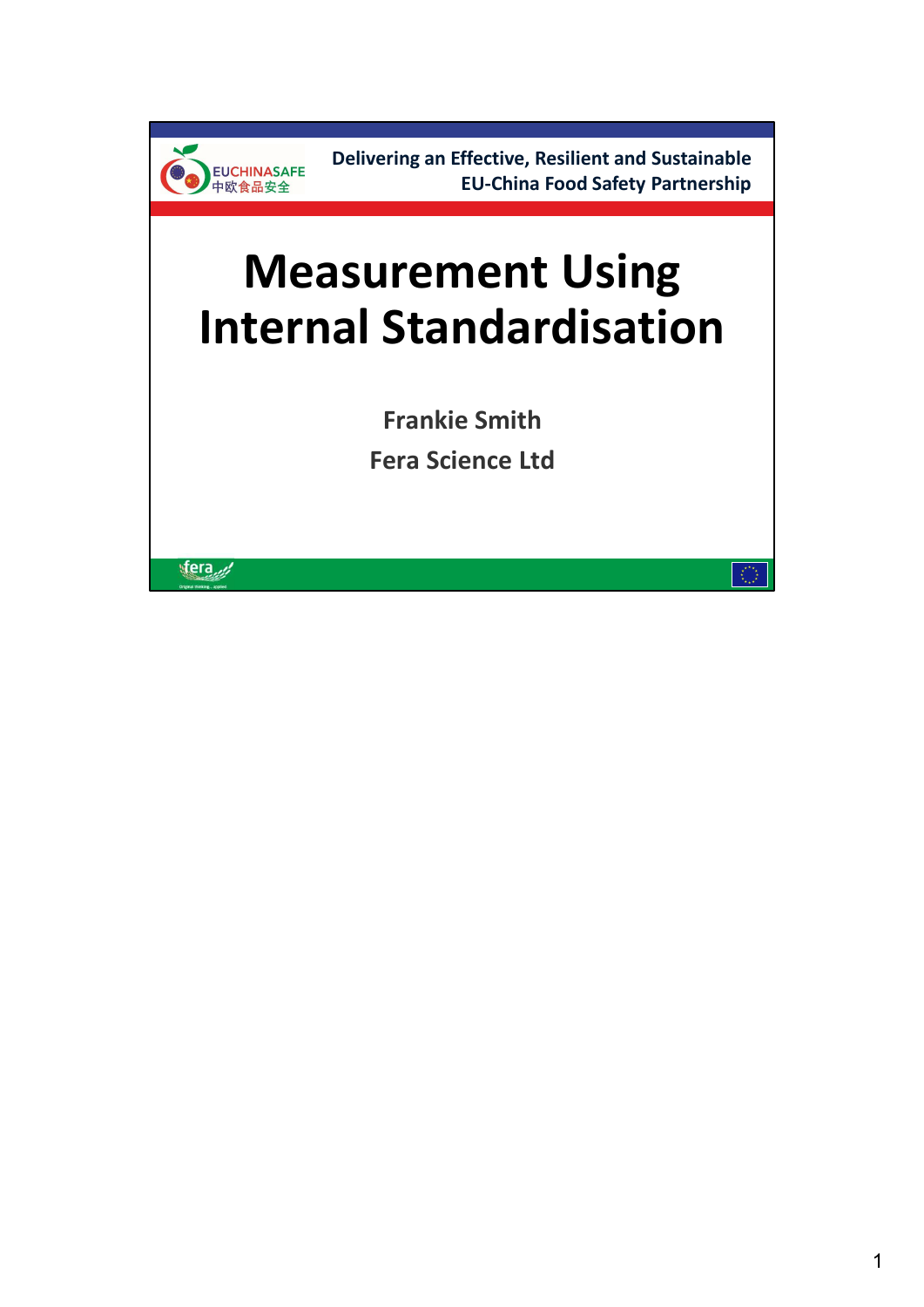

Just to cover what we'll be looking at in this session, first we'll look at why we use Internal Standardisation, and to do so it's worth looking at why we don't use the simpler process of External Standardisation.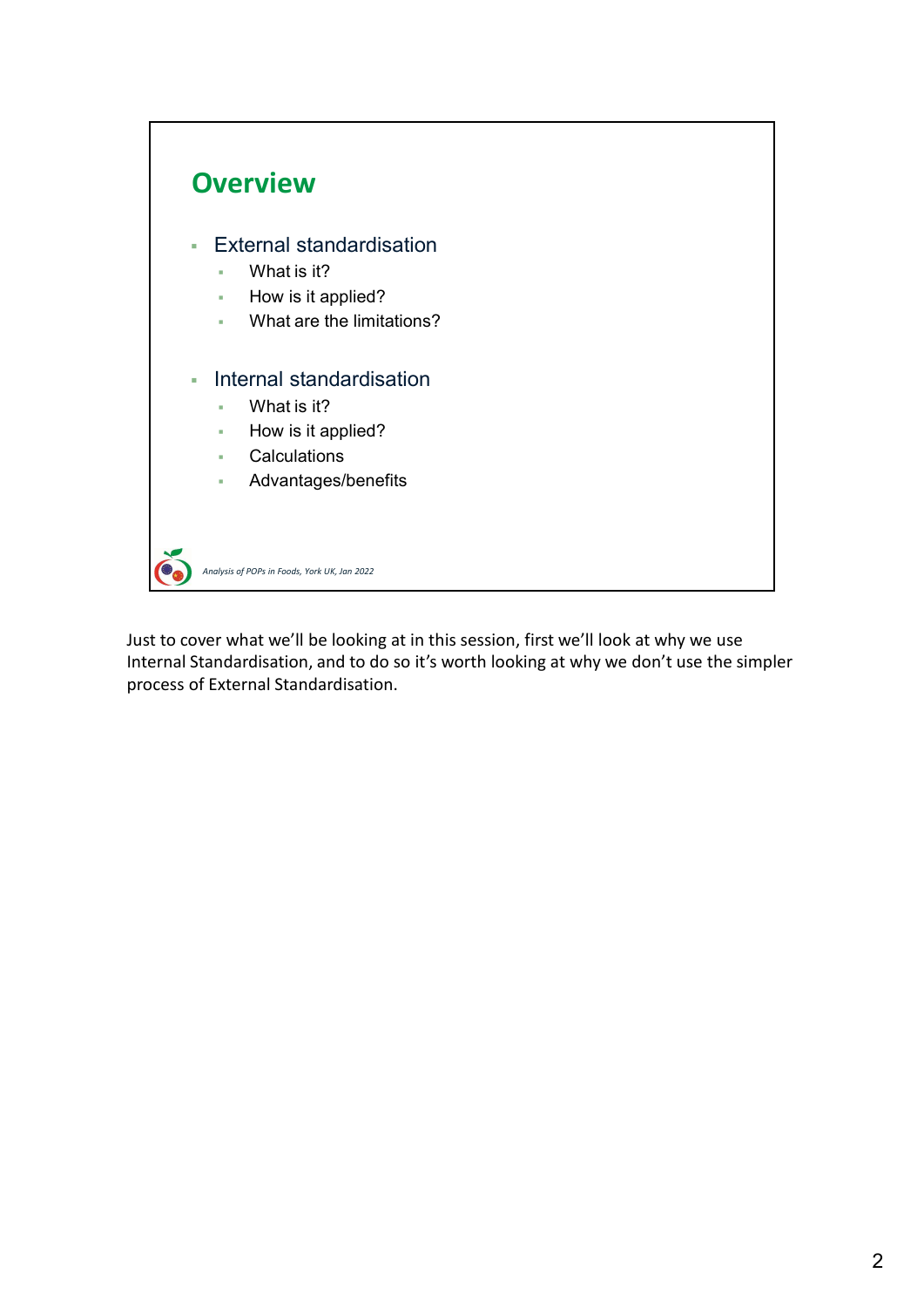

External standard is separate from the unknown analyte in the sample, so doesn't (mis-spelling of identification on line 3 of description; that is present from the IUPAC website).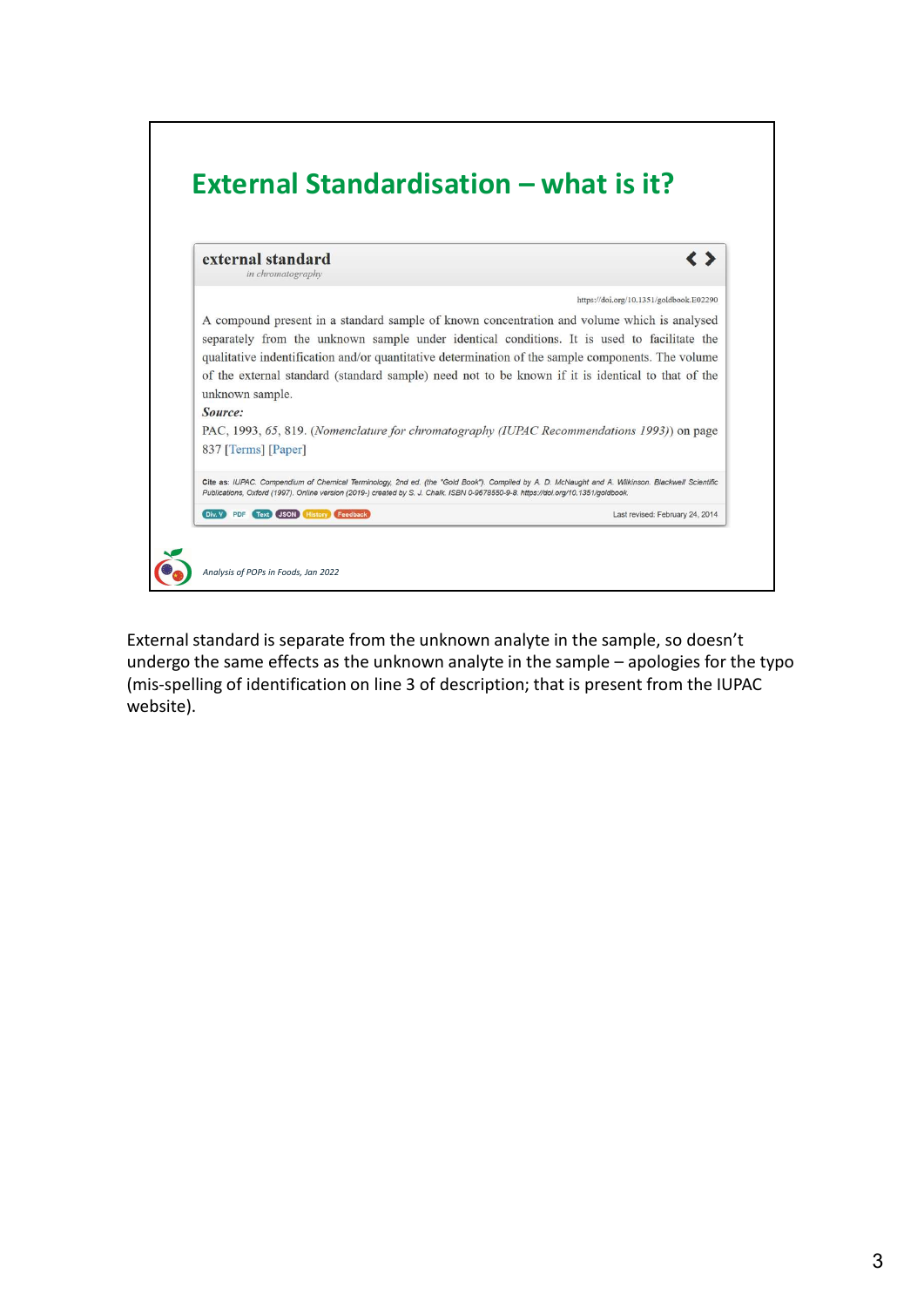

measurement and application on curve

Also, calibrant solutions can be made in matrix matched extracts to reduce difference in matrix effects within the measurement.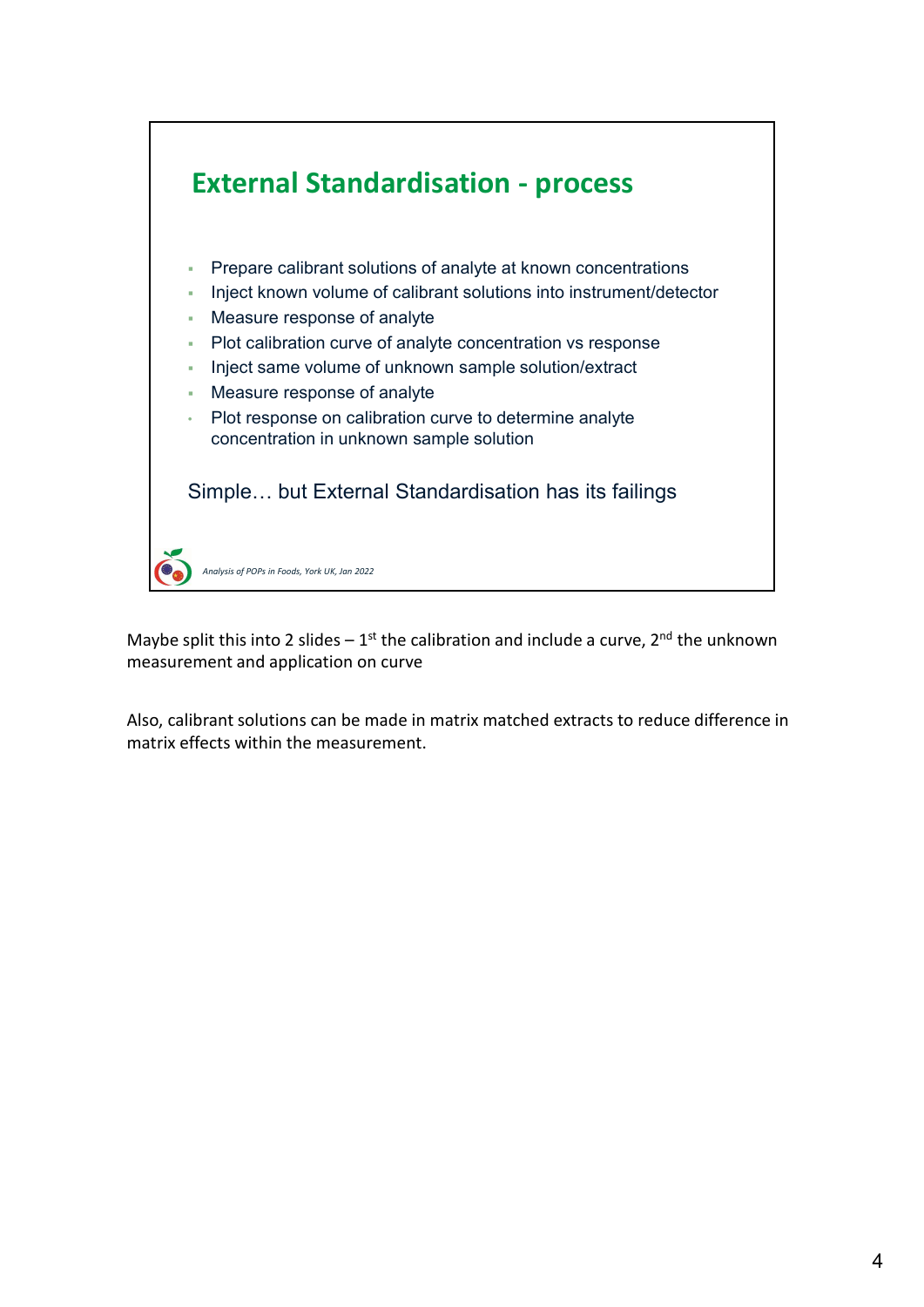

- was a major issue
- solutions at time of use
- recoveries even if carried out with great care. You could run the calibrant solutions through the same processes, but with inconsistent recoveries, the resulting calibration curve would be compromised and accuracy would be lost
- preparatory procedures prior to measurement on the instrument are simple and highly reproducible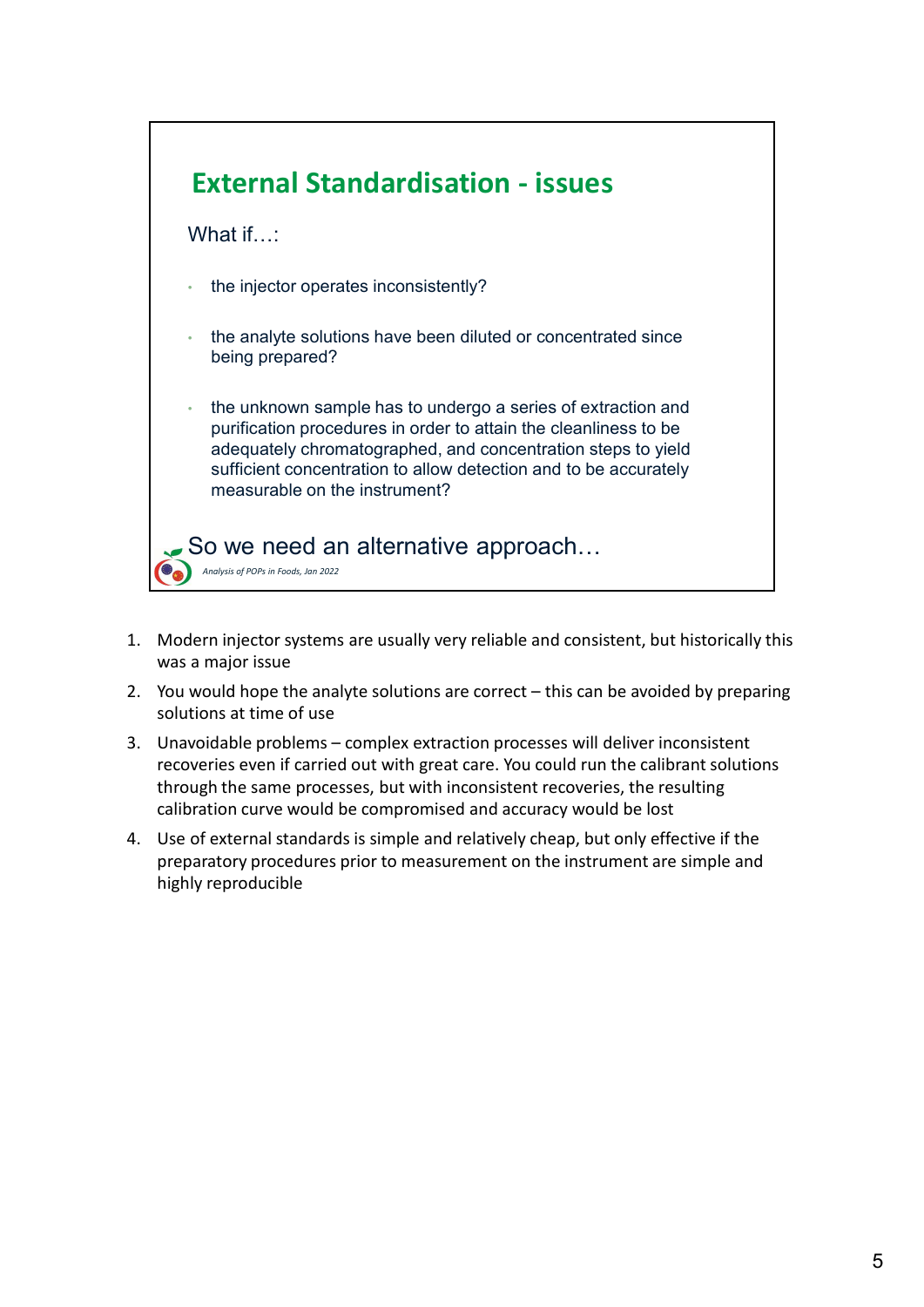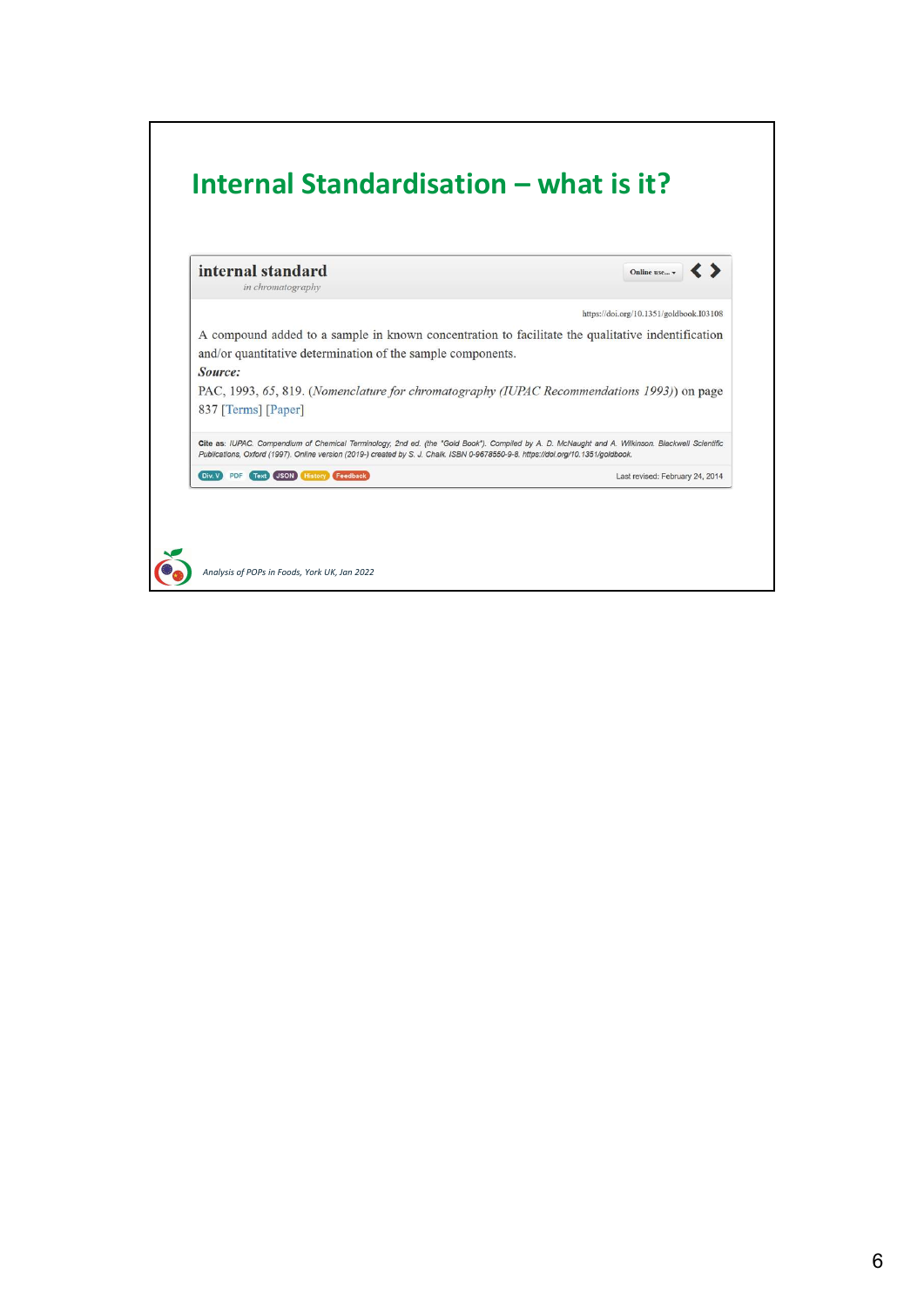

- 13C preferable as natural abundance is very low (~1.1%, chances of all 12 carbon atoms in skeleton of dioxin, furan or PCB naturally being 13C is around 1 in 1.67 quadrillion). 2H can be used but can be less stable (and also wouldn't have much OCDD/F as there are no H in OCDD/F. Cl isotopes could be used, but as 37C is quite abundant, it wouldn't make a good choice. Example (liquid or powder)<br>
Practical — after sample preparation (e.g. removal of skin/bones for<br>
fish) and sub-sampling (as whole sample would require a larger<br>
amount of internal standard to be added)<br>
<br> **1.** Selection 3. Addition – ideally as early as possible in the analytical procedure, but practical to analytical procedure.<br>
3. Selection – labelled isotope analogues are almost identical to analyte of interest.<br>
3. C preferable as na
- are expected to be much clearer of co-extractives than the native traces
- after sample preparation (removal of bones/skin etc.), after homogenisation and sub-sampling.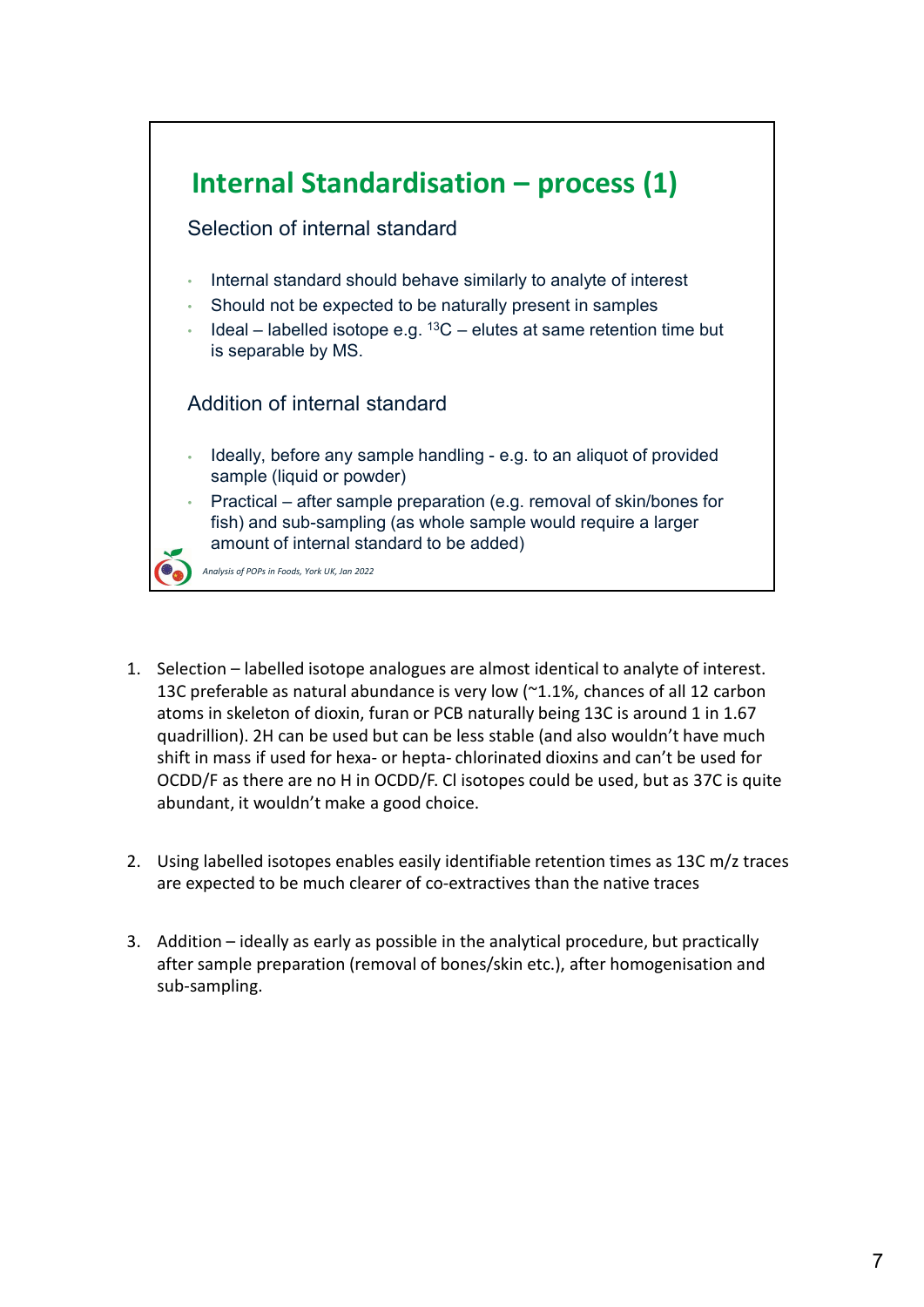

standard addition is if aliquot is not truly representative of whole sample

6-8. Appreciate this isn't as straightforward as for external standard calibrations, so go into more detail on following slides.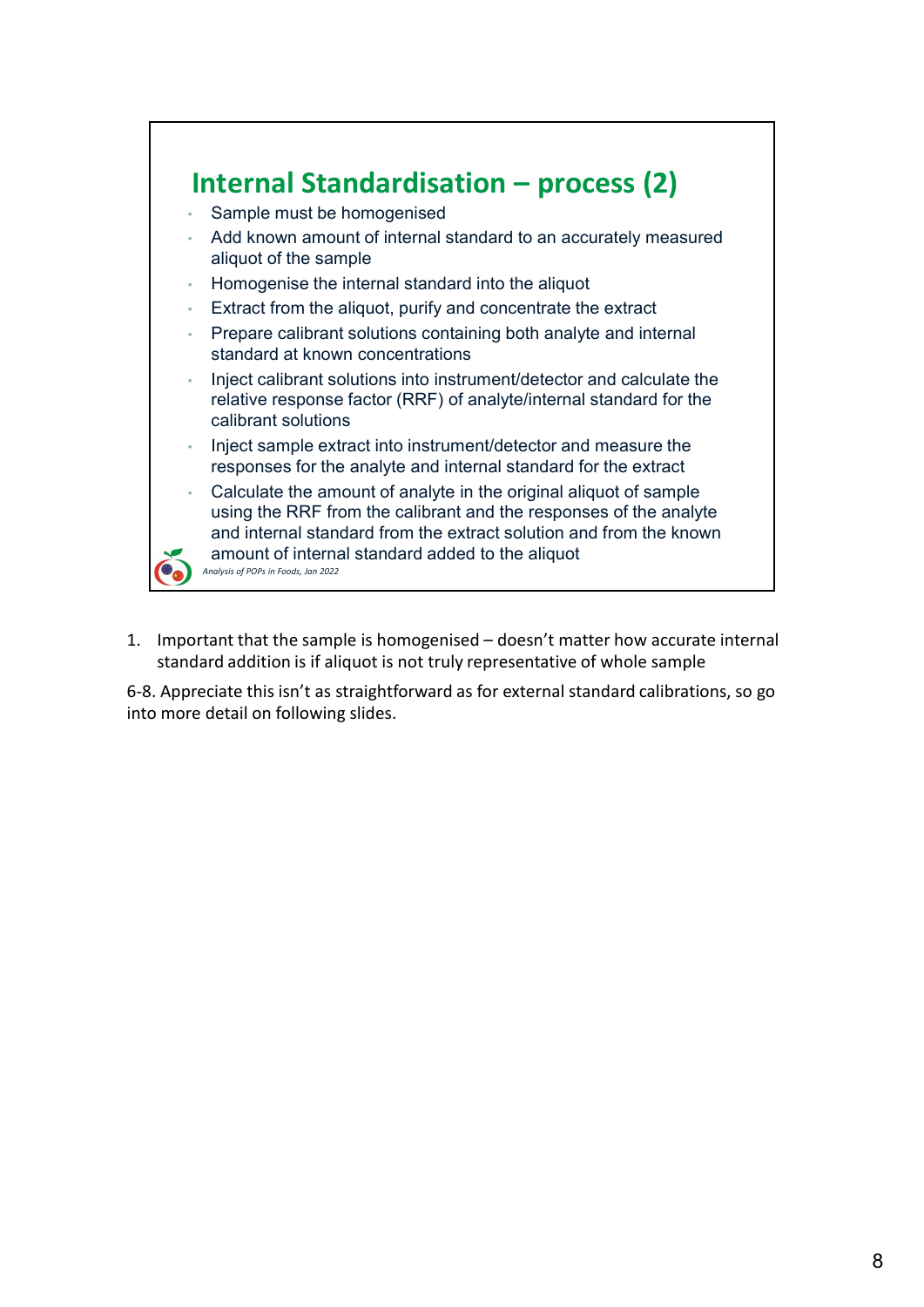

standards. These are also be added to the final extract prior to introduction to instrument and allow the recovery for each Internal standard to be determined (more of that later).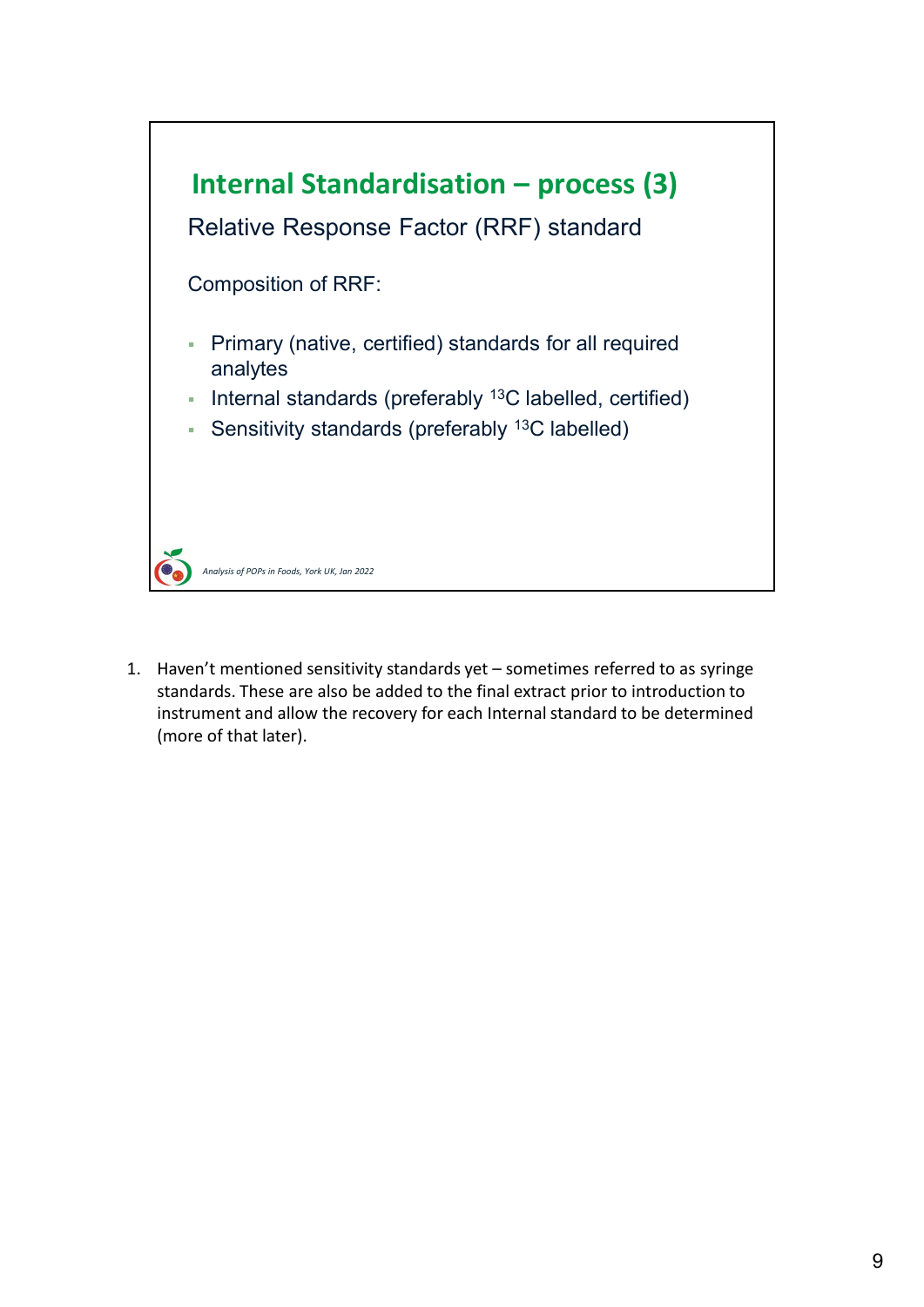

- amounts, not concentrations.
- Factor from the Calibrant
- can be used to calculate the recovery, but the where native is used above, it should be the Internal Std, and where the internal std is used above, it should be the sensitivity std.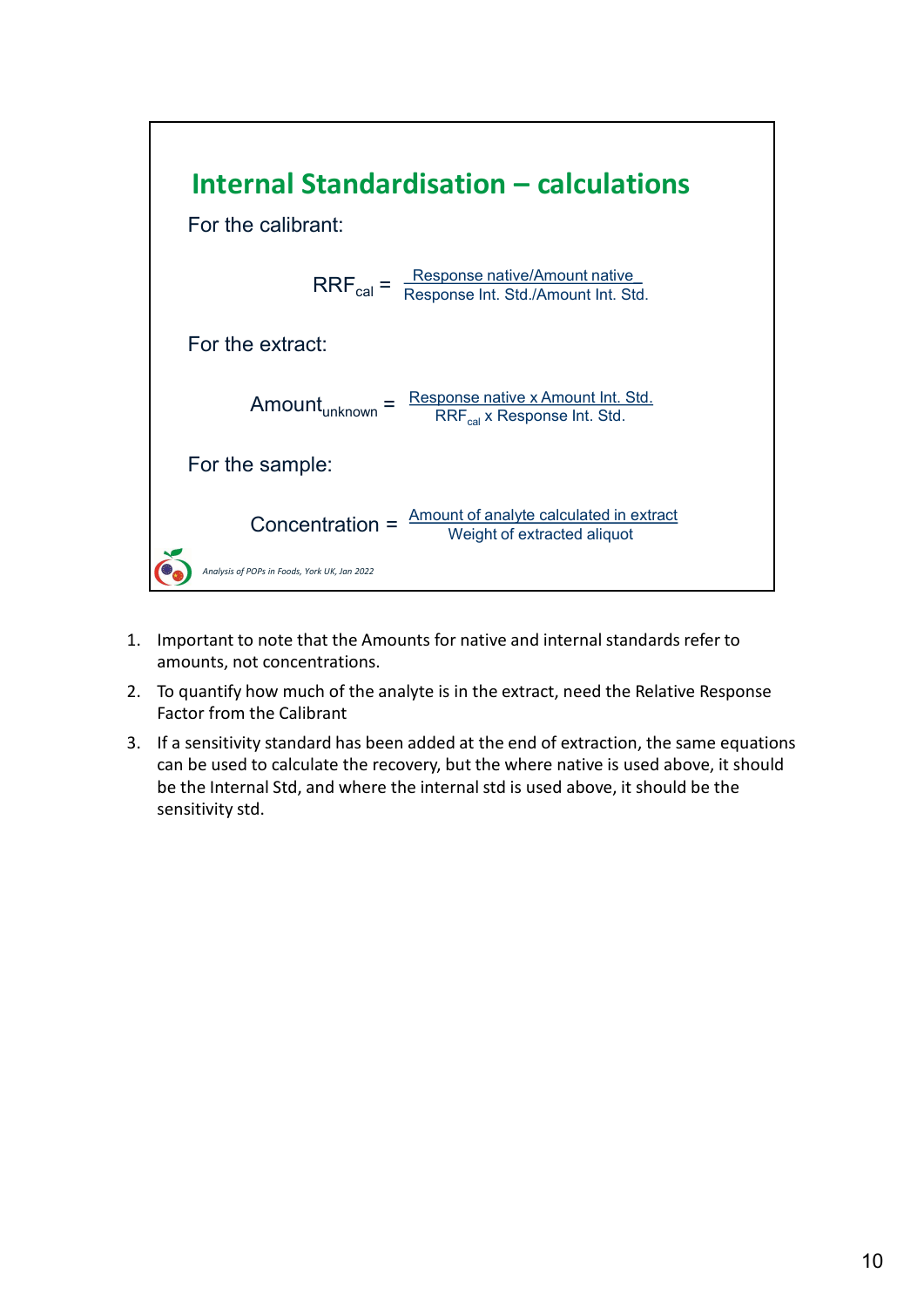

- range
- an hour on a GCMS system including oven cooling time etc. If a batch is analysed in two brackets, single point calibration could save about 12 hours compared to a 5 point calibration. Linearity of a range must be established. **Example:**<br>
5. Multi-point calibration is best – relative responses may not be linear across a broad<br>
5. Single point calibration saves time – one injection for a dioxin run can take around<br>
5. Single point calibration sa
- unknown in the original aliquot due to the use of relative ratios and relative responses
- amount of analyte in the extract, not the concentration.
- words, the extraction recovery can be calculated